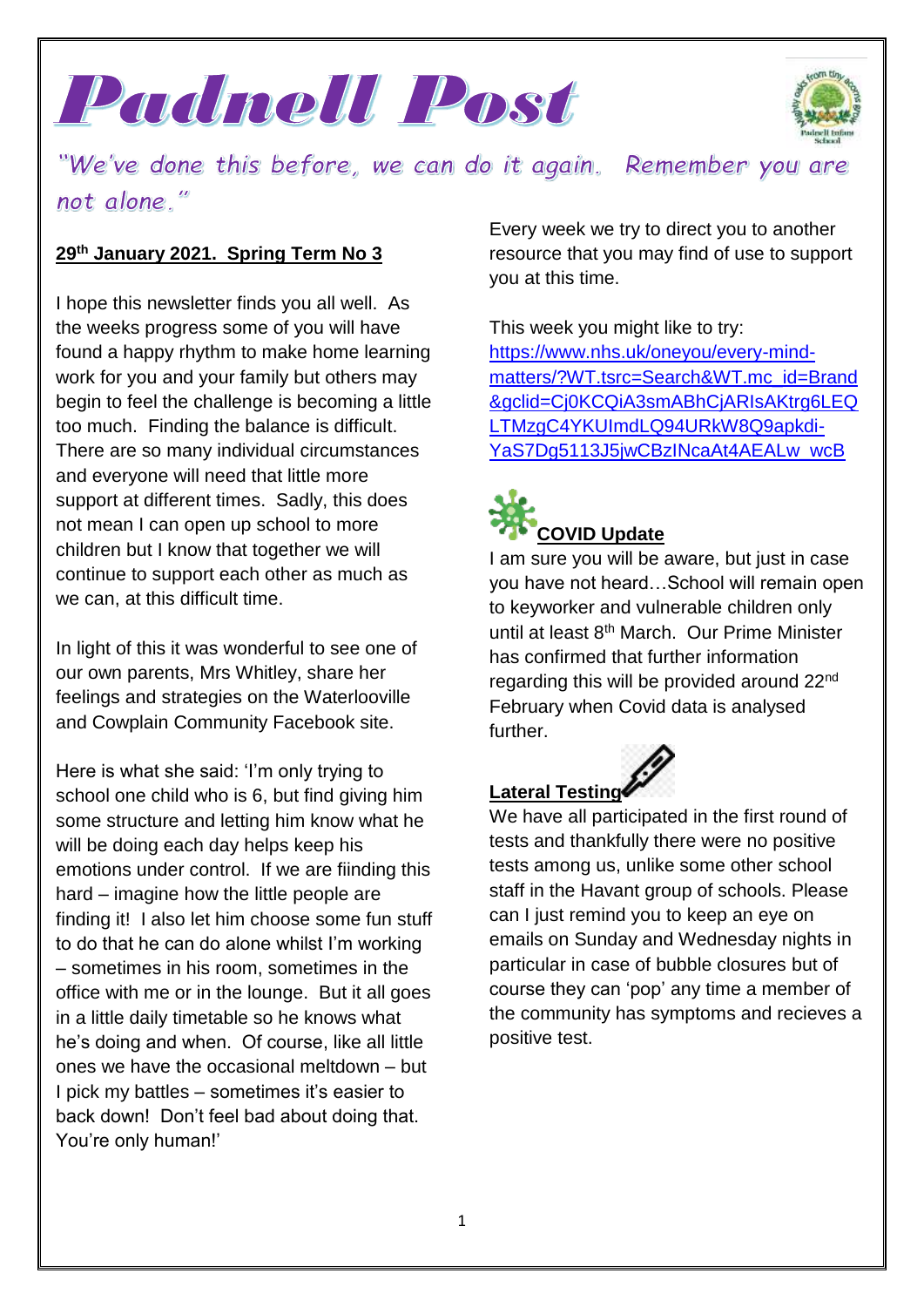



"We've done this before, we can do it again. Remember you are not alone."



#### **Road Closure**

You may have seen the signs that Padnell Avenue will be closed from **8am until 4pm on Thursday 4th and Friday 5th February**.

,,,,,,,,,,,,,,,,,,,,,,,,,,,,,,,,,,

This will obviously add a huge amount of pressure regarding parking in our commuity. Perhaps you could consider walking on these two days to support our neighbours.

### **SeeSaw Seesaw**

A huge shout out to all of you supporting your children at home using our learning platforms. Please see the attached sheet from SeeSaw with amazing figures showing your engagement.

#### **Responding to Remote/Home Learning**



As staff isolation and absence is changeable every day we are having to work even more as year group teams. It feels as if as soon as we set up a specific Zoom session or routine in school it changes! This will mean that it will not always be your teacher that will respond to your child online or indeed be working with them in school.

Please know that the weekly Zoom sessions your child is booked into are an important aspect of giving your child praise for their weekly learning so that this can be like in the classroom, in person.



#### **Whole School Story time**

This week's story links to our value of 'Resilience', something all of us are having to dig deep for at this time. I am looking forward to seeing you all and will remember to mute everyone so you can all hear. (Oops!)

#### **Meeting ID: 863 0583 8302 Password: 4m2e8a**

#### **PIPSA**

There were 67 entries this week to the PIPSA Friday Night Take



Away Competition. The winner of £35 to spend at Cowplain Fish Bar was Laura McTaggart.

Next week's prize is £35 to spend at Koop & Kraft. If you would like the chance to win, please send £1.00 per entry via PayPal to pipsapadnell@gmail.com. You can enter as many times as you like, we really appreciate your support.



#### **Free School Meal Parcels**

Just in case the information in the news is confusing, I confirm that HCC has provided the additional monies required for all those entitled to a food parcel and who wish to come and collect one, can. Ms Foster will email as usual with info and collection dates.

Yours sincerely,

Mrs Grayson Headteacher